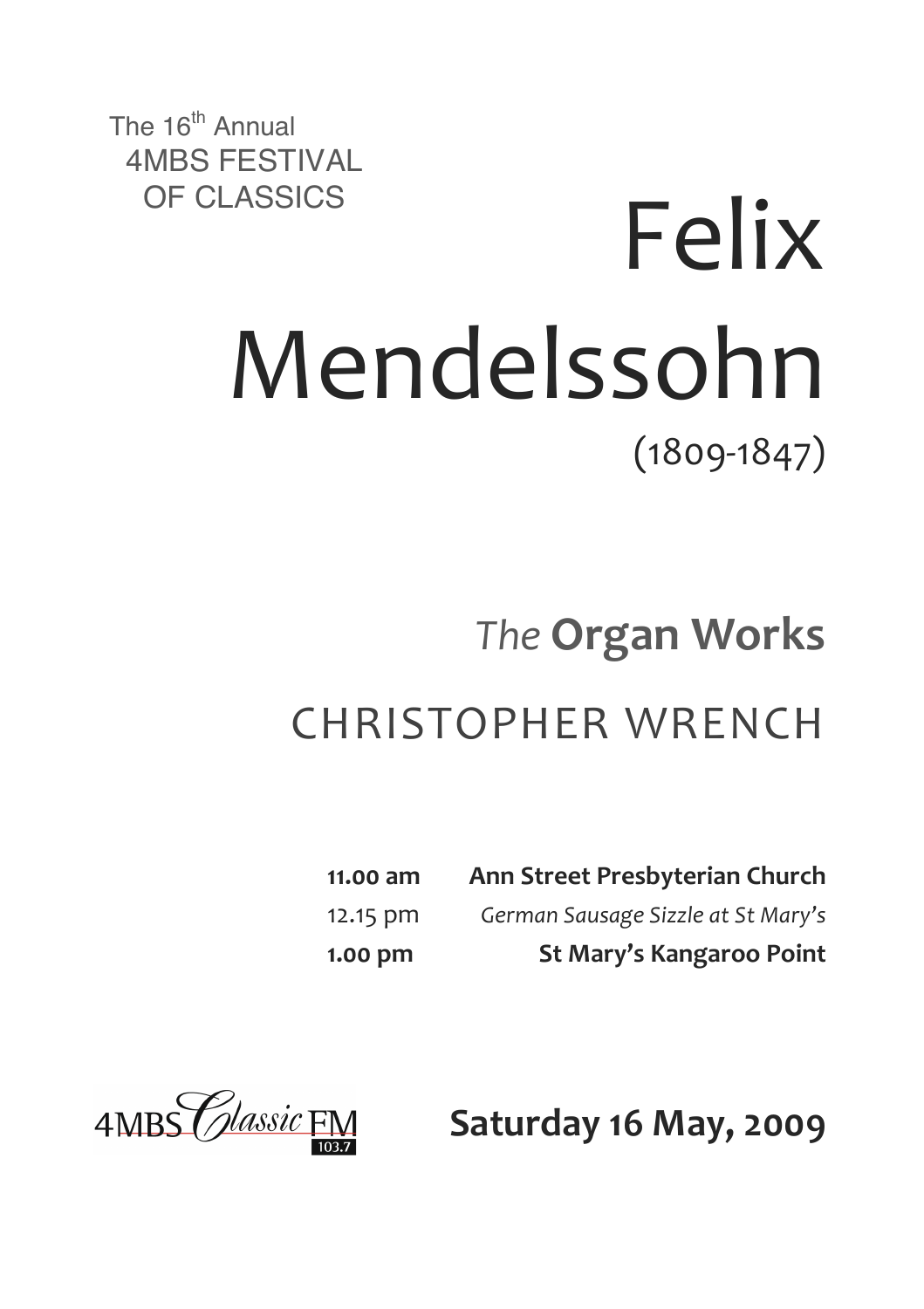Programme 1

**Prelude & Fugue in c** op.37/1 *Vivace Con)moto*

#### **Prelude & Fugue in G** op.37/2 Andante con moto [Andante con moto]

#### **Theme & Variations in D** (1844)

**Prelude & Fugue in d** op.37/3 *Allegro [Allegro]*

> **Sonata V in D** Op.65/5 *Chorale* Andante con moto *Allegro)maestoso*

#### **Chorale in Ab** (1844)

**Sonata II in c** Op.65/2 *Grave)>)Adagio Allegro)maestoso)e)vivace* FUGA!!*Allegro)moderato*

*ORGAN)built)by)Charles)Richardson,)1902/3*

#### **Ann!Street!Presbyterian!Church** BRISBANE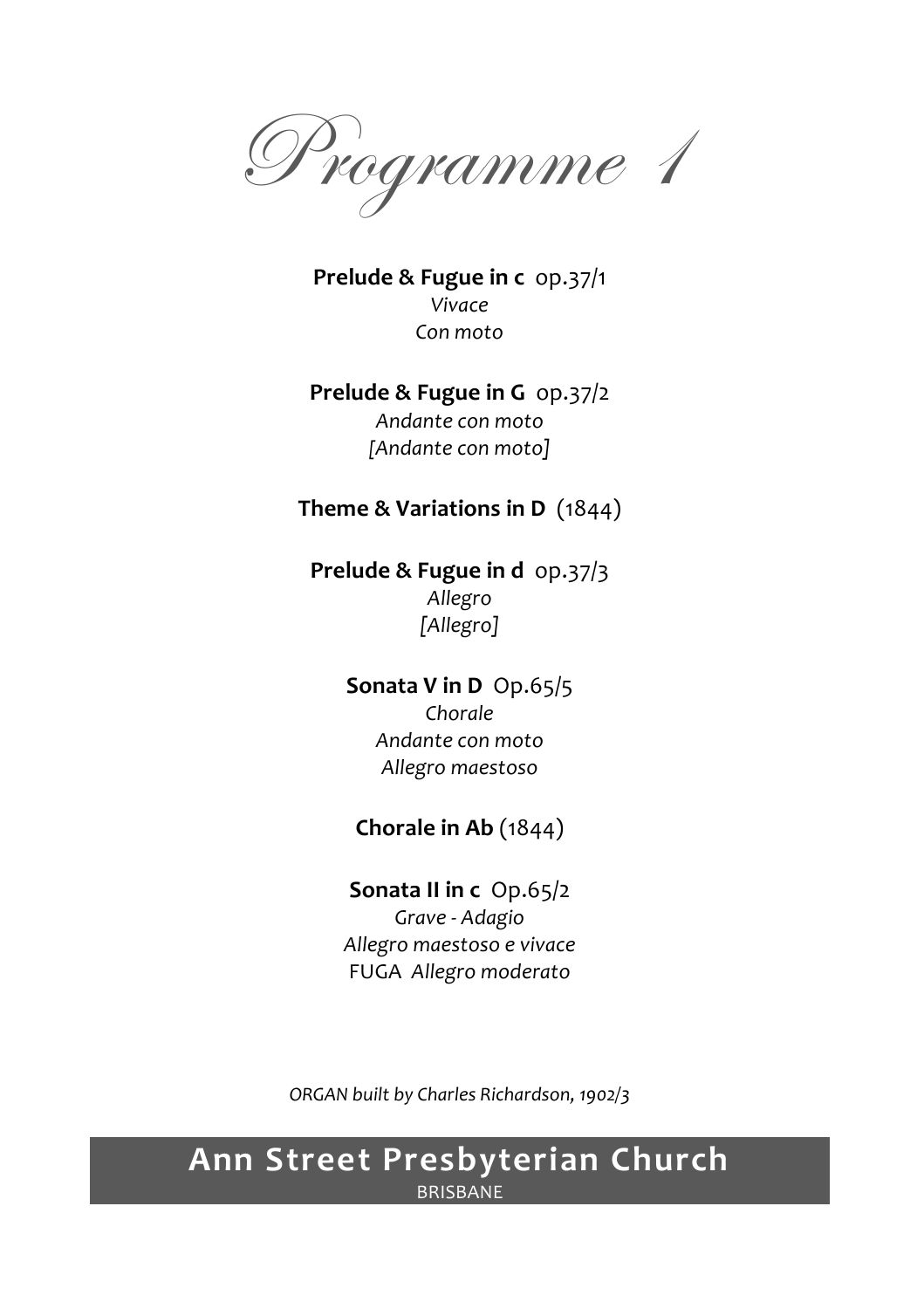Programme 2

**Sonata III in A** Op.65/3 *Con)moto)maestoso* Andante tranquillo

#### **Sonata VI in d** Op.65/6

*CHORAL)>)Andante)sostenuto)>)Allegro)molto* FUGA!!*Sostenuto)e)legato* FINALE!!*Andante*

> **Praeludium in c** (1841) + *Andante*

#### **Sonata I in f** Op.65/1

*Allegro)moderato)e)serioso Adagio Andante>Rezitativo Allegro)assai)vivace*

> **Trio in F**  $(1844) +$ *Andante*

#### **Sonata IV in Bb** Op.65/4

*Allegro)con)brio* Andante religioso *Allegretto Allegro)maestoso)e)vivace*

*Allen)Q>300)Digital)ORGAN +)ORGAN)built)by)H.C.Lincoln,)1823*

## **St Mary's Anglican Church**

KANGAROO POINT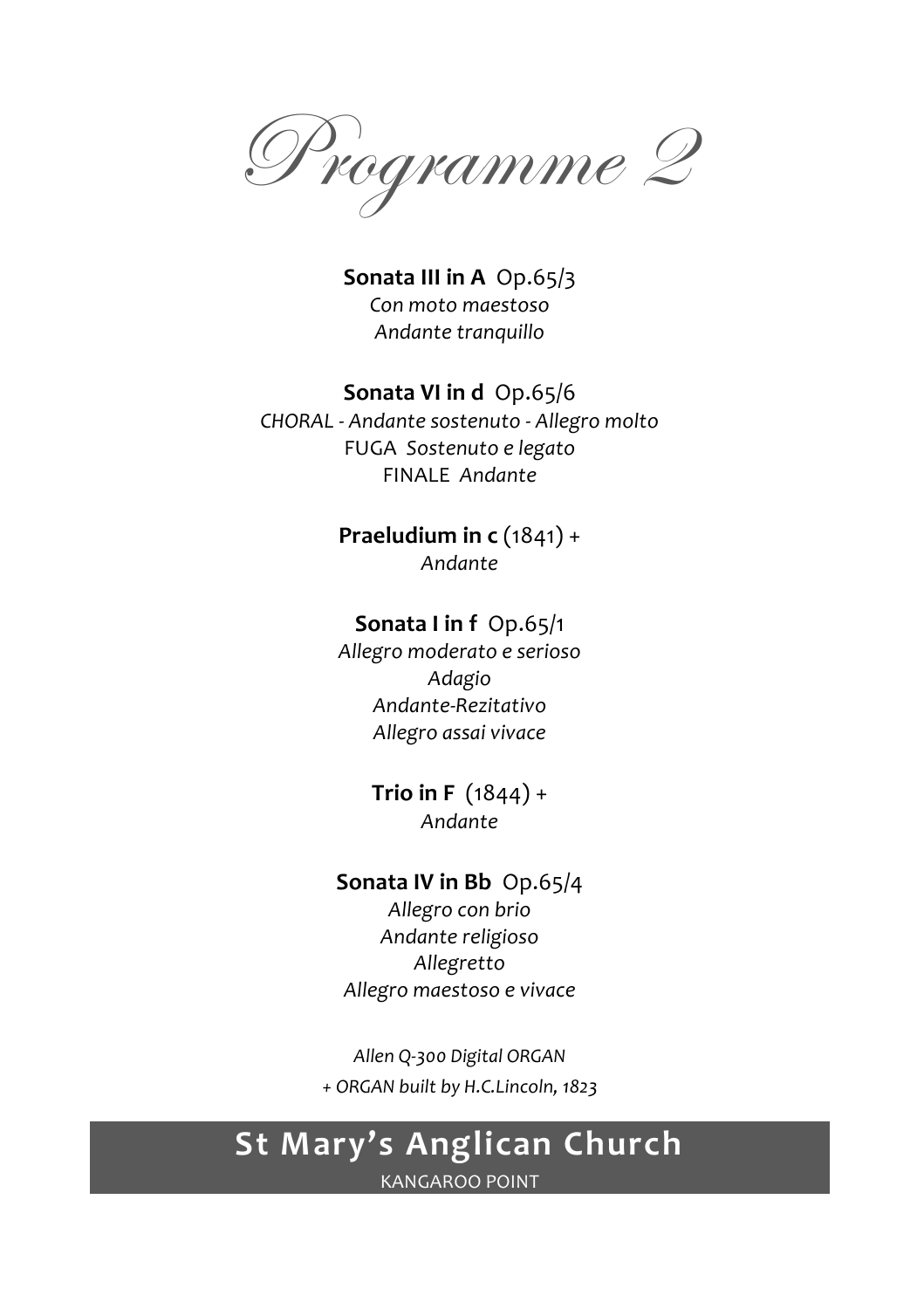

Following the death of J.S. Bach in 1750, organ music suffered a steep decline in popularity. For centuries the organ had been the pre-eminent keyboard instrument of European music. This role was now being filled by the recently invented Fortepiano – an keyboard instrument which offered a new expressivity and the ability to control dynamics by varying the strength of the player's 'touch'. Although this had been possible previously, the power, and thus the public appeal of instruments such as the Clavichord could not match that of the new Fortepiano.



Mendelssohn's organ music heralded a new era of organ composition which included strong pianistic elements. The old 'articulated' style of touch so closely related to vocal and instrumental performance styles gave way to a more 'legato' style of playing. Although Mendelssohn's organ music pays homage to the contrapuntal era and includes four-part chorales, trios and fugues, there are many new elements, including the use of pianistic passagework and a Romantic lyricism.

Mendelssohn began studying the organ in 1822, two years after the composition of his first organ work (Prelude in d)

at the age of eleven. He continued writing for the instrument throughout his life. In addition to the two primary collections, *Three Preludes & Fugue, op.37 (1834/7)* and Six Sonatas, op. 65 (1844), Mendelssohn composed a number of other shorter, mostly unpublished works. Four of these (contemporary with the Sonatas) will be played today.

Mendelssohn was one of the great pianists of his era. However, when it came to organ playing he was without peer. He popularised the organ music of J.S.Bach which was all but forgotten, and astounded the English with his pedal playing, which in that country was quite unknown at the time.

#### **Three PRELUDES & FUGUES** (op.37)

The composition of the *Three Preludes & Fugues* (op.37) for organ followed closely on the heels of the *Six Preludes & Fugues* (op.35) for piano. As one might expect, the Preludes and Fugues for the organ are more retrospective than those for the piano, and contain a much greater density of contrapuntal writing and thematic interplay.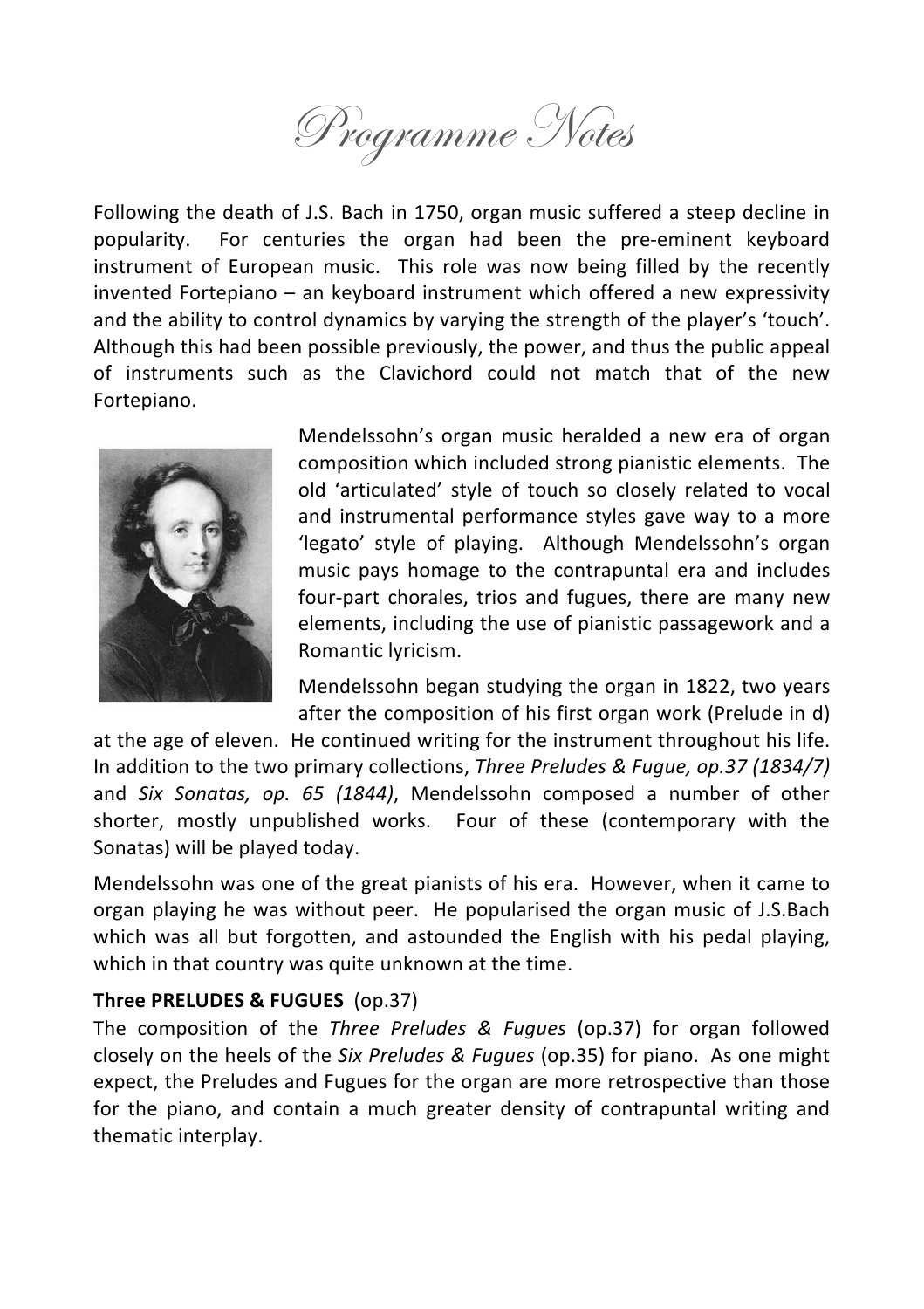#### **Six ORGAN SONATAS (op.65)**

Mendelssohn's Six Organ Sonatas were published in 1845 as a result of a request by the English publisher Coventry & Hollier to write '3 Voluntaries for the Organ'. The composer suggested this be expanded to 'Twelve Studies for the organ' before finally providing 'Six Sonatas', in which he 'attempted to embody [his] way of conceiving and treating the organ'. As a testament to Mendelssohn's reputation, the Sonatas were published simultaneously in England, Germany, France and Italy. In building this collection, Mendelssohn departed from the traditional concept of the Sonata. In the process, he revised and reused some previously composed material and created a collection containing a truly fascinating diversity of styles. One Sonata only has two movements, several end with a slow movement, others incorporate chorale melodies (Sonatas 1,3,6), or chorale-like melodies (Sonata 5).

**Sonata No.1 in f** (4 movements). Begins most seriously and ends with an exuberant joy. In the first movement, full-organ passages are interrupted by quiet interiections of the chorale *Was mein Gott will, das ascheh allzeit* (a hymn of trust and confidence in God). The following two movements also use manual changes as a means of musical dialogue. In the *Adagio* (2<sup>nd</sup> mvt) this results in a kind of echo effect, while in the *Andante* (3<sup>rd</sup> mvt) a quiet, almost pleading theme is repeatedly interrupted by massive chordal interjections on full-organ, in a role reversal of the first movement. Waves of rising and descending arpeggio figurations are used to create an unusual but magnificent conclusion to the Sonata.

**Sonata No.2 in c** (3 movements - 4 sections). A rather serious opening *Grave –* Adagio leads to a triumphal March in ¾, followed by a majestic fugue.

**Sonata No.3 in A** (2 movements - 3 sections). The majestic opening *Con moto maestoso* of this Sonata had its origins as a Wedding March for Mendelssohn's sister Fanny. This leads to a marvellous 'crescendo' Fugue which plays out above the appearance in the pedal of the Lenten Choral *Aus tiefer Not, schrei ich zu Dir* ('Out of the Depths have I called to you, O God), a chorale setting of Psalm 130. Following a mighty climax, the grand opening music returns to conclude the movement. The *Andante tranquillo* which concludes this 2-movement Sonata is a delightfully gentle Minuet.

**Sonata No.4 in Bb** (4 movements). This is the most traditionally structured of the Six Sonatas. Even though the first movement contains two principal ideas, they are not treated in traditional 'Sonata' form which has an Exposition (Theme 1 in tonic, theme 2 in related key), Development, Recapitulation (Themes  $1 \& 2$  in Tonic, Coda). There are three sections, but simply as follows: we hear the first theme (rising arpeggio / falling scale figure), then the second (grand dotted note figure), then both in combination.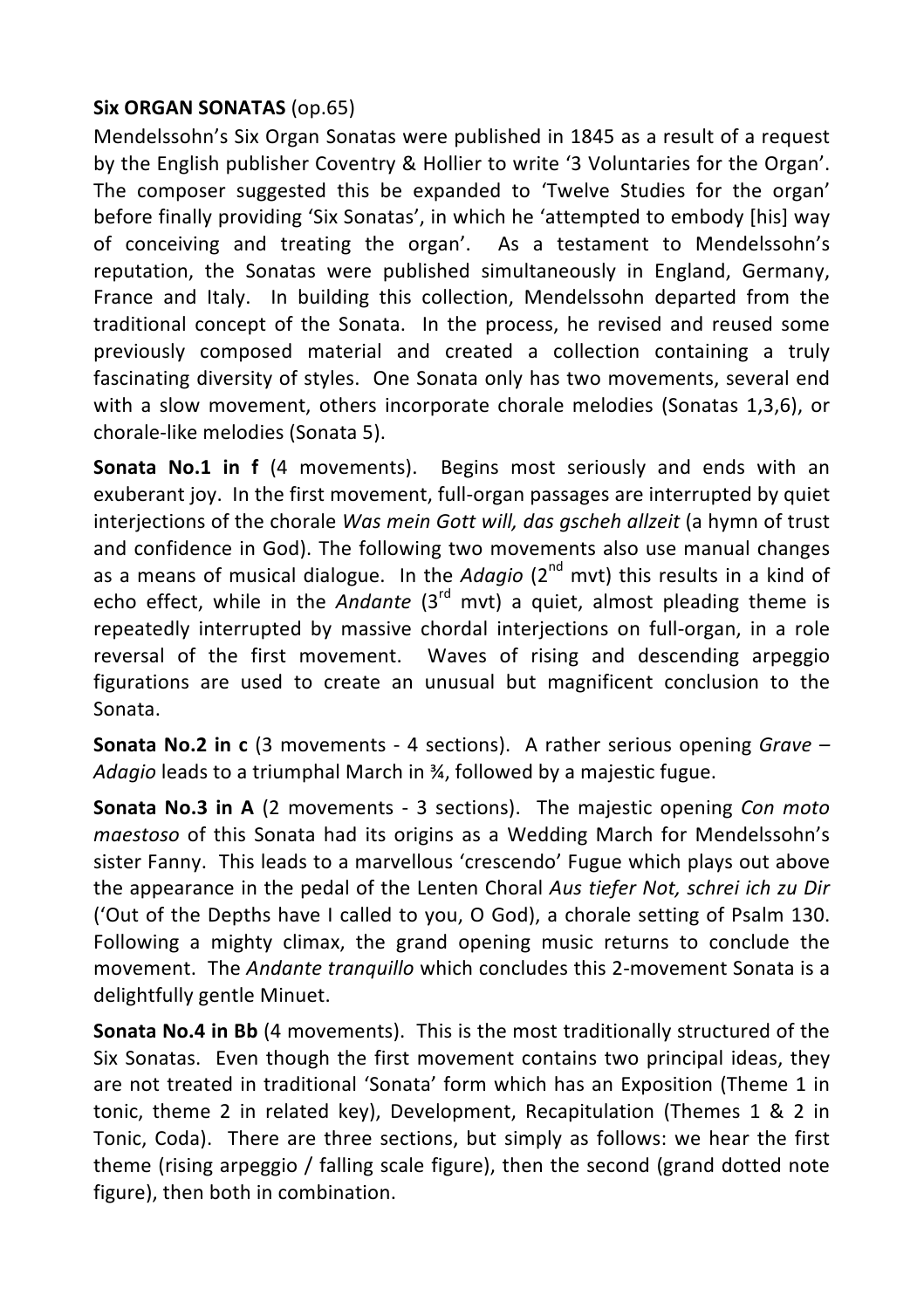**Sonata No.5 in D** (3 movements). A simple three-movement formula: 'pseudo' Choral (major) – Slow (minor) – Fast (major).

**Sonata No.6 in d.** An exquisite set of variations on *Vater unser im Himmelreich* (a strophic, chorale version of the Lord's Prayer) leads to a Fugue on the first phrase of the chorale, followed by a gentle *Andante* in the major mode.

#### Artist Biography

Australian organist CHRISTOPHER WRENCH is a distinguished graduate of the Queensland and Vienna Conservatoriums, and the Vienna University of Music. Born in Brisbane in 1958, his musical formation was strongly influenced by pianist Nancy Weir and organ mentor Michael Radulescu in Vienna.

Following prizes at international competitions in Melbourne ( $1<sup>st</sup>$  Prize, 1985), St Albans (Audience Prize, 1989), Odense (1st Prize, 1992), and Dublin ( $2^{nd}$  Prize, 1988



& 1990), annual concert tours have taken Christopher Wrench to Austria (incl. Augustinerkirche, Klosterneuburg, St Stephen's Cathedral), Canada, the Czech Republic, Denmark, England (incl. Westminster Abbey and King's College Cambridge), Germany, Hong Kong, Italy and Sweden.

He performs regularly in all major Australian venues and organ festivals and has appeared and as soloist with the *Australian Chamber Orchestra*, the *Adelaide Chamber% Orchestra*,! *The% Queensland% Orchestra*! and! the! *Queensland% Youth%* Symphony Orchestra. His live and studio performances are broadcast regularly throughout Australia.

Christopher Wrench commands a broad solo repertoire including the complete organ works of Bach, whilst also working as a liturgical musician, pedagogue, and chamber player. He teaches organ at the Queensland Conservatorium Griffith University and directs the music programme at St Mary's Anglican Church, Kangaroo Point in Brisbane.

In 2008 he was awarded the Lord Mayor's Australia Day Cultural Award for his outstanding contribution to the musical life of Brisbane.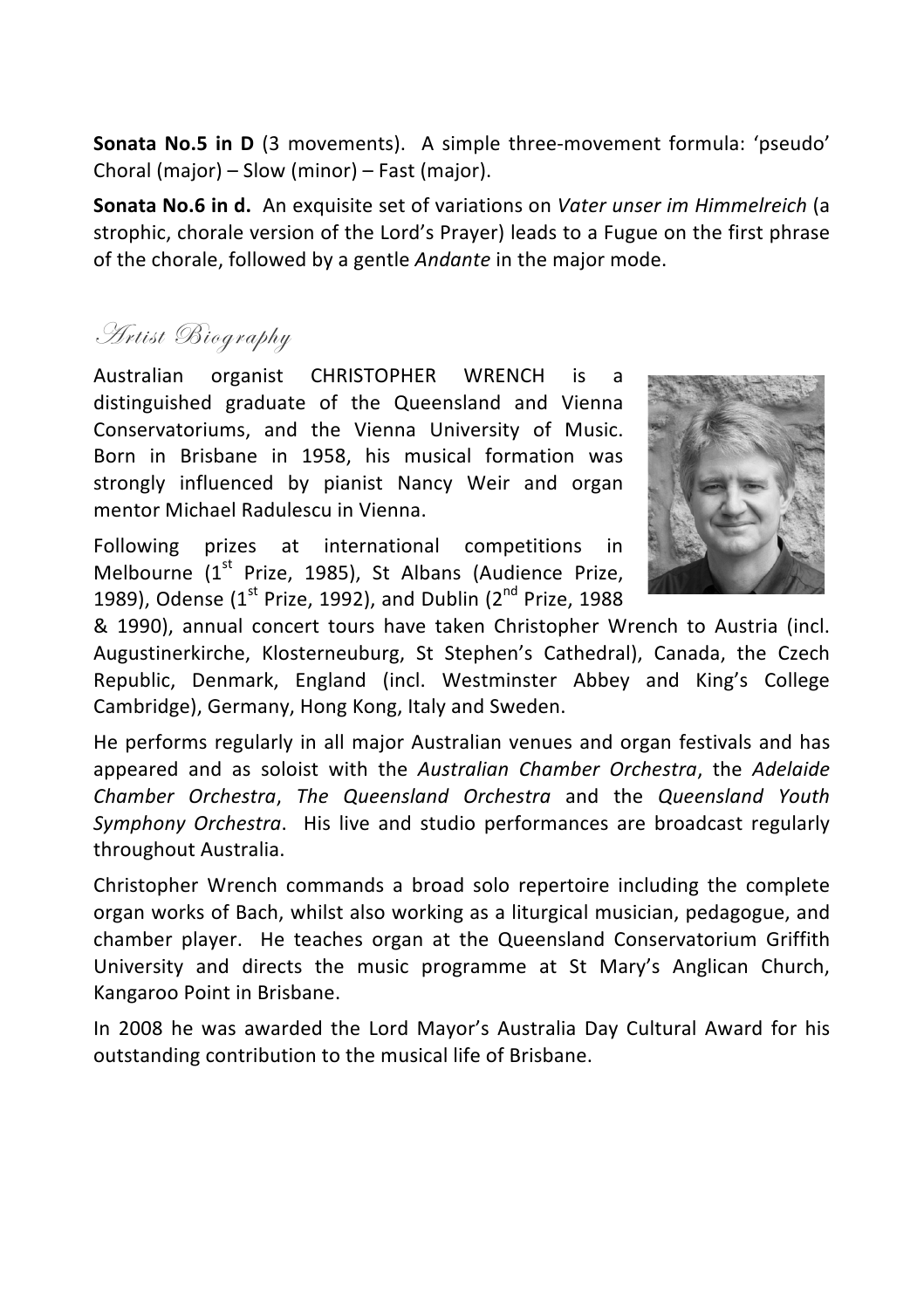Acknowledgements

4MBS acknowledges the gracious assistance of the staff and parishioners of **Ann!Street!Presbyterian Church**!and!**St!Mary's!Anglican!Church,!Kangaroo!Point** in making these beautiful historic churches available for today's performances.

> THANK YOU to Trevor Barrell, Emily Cox, John Reuschle, other volunteers and St Mary's Flower Team for valuable assistance with hospitality at St Mary's.

St Mary's says a special thank you to Pat Reuschle and

### *music*NOTES

box office volunteers

**CD news**

CHRISTOPHER **WRENCH** *performs*

## **J.S.BACH**

#### **Six Organ Sonatas**

Garnisons Kirke, Copenhagen

*Melba)Recordings* **www.melbarecordings.com.au** Release JULY '09

To receive information about the forthcoming CD RELEASE or to join Christopher Wrench's MAILING LIST, please contact: **cwrench@bigpond.net.au**